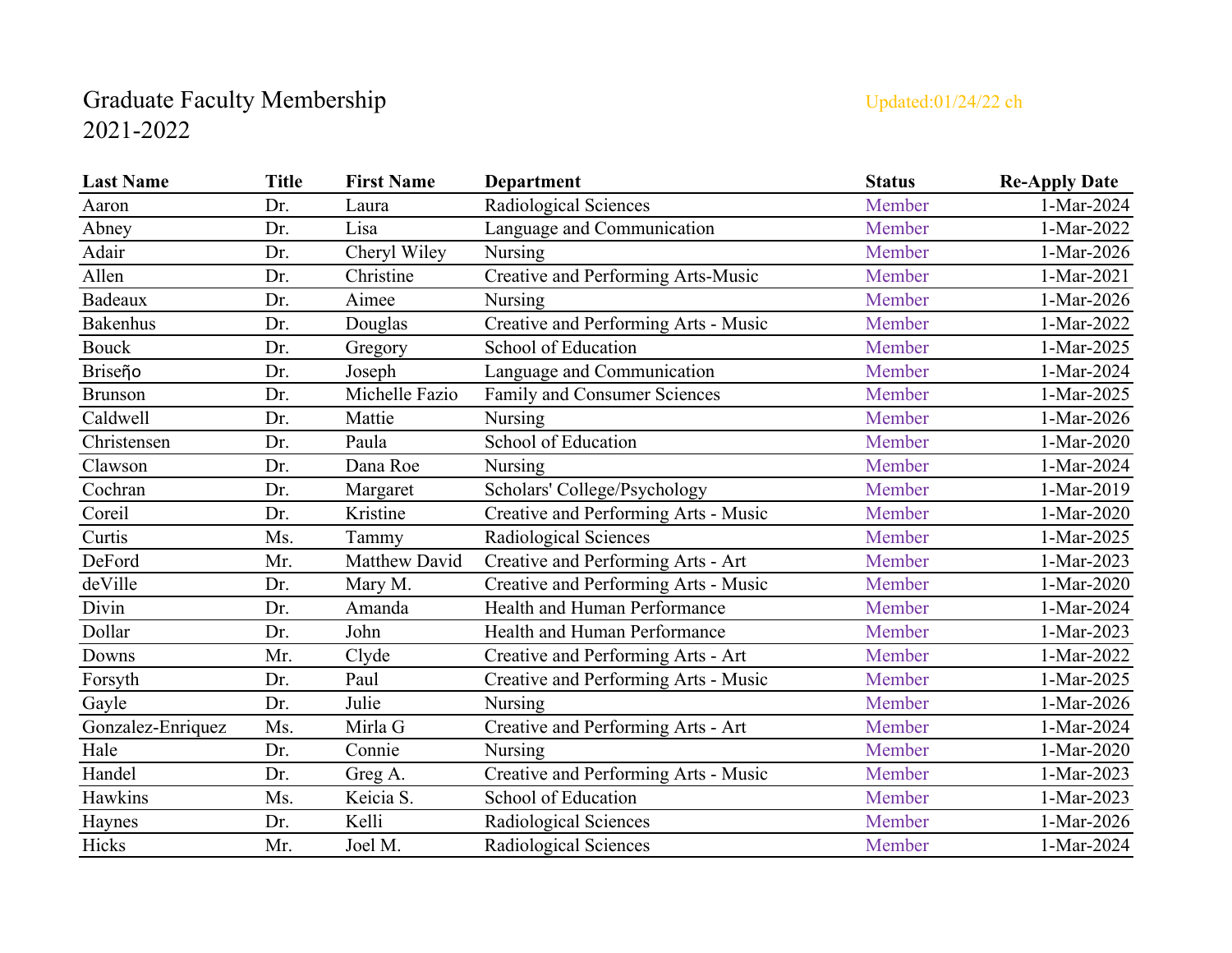| Hornsby        | Dr. | Christy          | School of Education                  | Member | 1-Mar-2026 |
|----------------|-----|------------------|--------------------------------------|--------|------------|
| Jeon           | Dr. | Kwon C.          | Health and Human Performance         | Member | 1-Mar-2021 |
| Jordan         | Dr. | Katrina A.       | School of Education                  | Member | 1-Mar-2024 |
| Joy            | Dr. | Sharon           | Creative and Performing Arts - Music | Member | 1-Mar-2024 |
| Kuroda         | Dr. | Masahito         | Creative and Performing Arts - Music | Member | 1-Mar-2026 |
| Kurti          | Dr. | Andrej           | Creative and Performing Arts - Music | Member | 1-Mar-2024 |
| Lear           | Ms. | Phyllis          | Creative and Performing Arts - Art   | Member | 1-Mar-2022 |
| Jung           | Dr. | Jaehun           | Health and Human Performance         | Member | 1-Mar-2025 |
| Lindsey        | Dr. | Cynthia          | Psychology                           | Member | 1-Mar-2020 |
| McAlister      | Dr. | Kimberly         | School of Education                  | Member | 1-Mar-2022 |
| McDermott      | Dr. | Dennette         | Creative and Performing Arts - Music | Member | 1-Mar-2025 |
| McFarland      | Dr. | Sarah E.         | Language and Communication           | Member | 1-Mar-2022 |
| McGuire        | Dr. | Cindy            | Radiological Sciences                | Member | 1-Mar-2026 |
| McLaren        | Dr. | Malena           | Creative and Performing Arts - Music | Member | 1-Mar-2023 |
| Melder         | Dr. | Mark O.          | CJ/History/Social Sciences           | Member | 1-Mar-2022 |
| Mischler, III  | Dr. | James J.         | Language and Communication           | Member | 1-Mar-2021 |
| Morris         | Dr. | Michelle Paulsel | School of Education                  | Member | 1-Mar-2024 |
| Moulton        | Dr. | Michael          | Health and Human Performance         | Member | 1-Mar-2020 |
| Moulton        | Dr. | Patrice          | Psychology                           | Member | 1-Mar-2019 |
| Muravitsky     | Dr. | Alexei           | Scholars' College                    | Member | 1-Mar-2024 |
| Palmero        | Dr. | Wendi            | Nursing                              | Member | 1-Mar-2020 |
| Perkins        | Dr. | Gerra            | School of Education                  | Member | 1-Mar-2024 |
| Poehl          | Dr. | Terrie T.        | School of Education                  | Member | 1-Mar-2021 |
| Rasmussen      | Dr. | Shane            | Language and Communication           | Member | 1-Mar-2021 |
| Ray            | Dr. | Robyn            | Nursing                              | Member | 1-Mar-2025 |
| Razovsky       | Dr. | Helaine          | Language and Communication           | Member | 1-Mar-2022 |
| Reynolds, Jr.  | Dr. | Thomas W.        | Language and Communication           | Member | 1-Mar-2022 |
| Rittmayer      | Dr. | Allison          | Language and Communication           | Member | 1-Mar-2021 |
| Simmons        | Dr. | Pamela           | Nursing                              | Member | 1-Mar-2026 |
| Steele-Moses   | Dr. | Susan            | Nursing                              | Member | 1-Mar-2026 |
| <b>Stewart</b> | Dr. | Donald R.        | CJ/History/Social Sciences           | Member | 1-Mar-2022 |
| Thompson       | Dr. | J. Mark          | Creative and Performing Arts - Music | Member | 1-Mar-2025 |
| Wood           | Dr. | Ben              | Radiological Sciences                | Member | 1-Mar-2026 |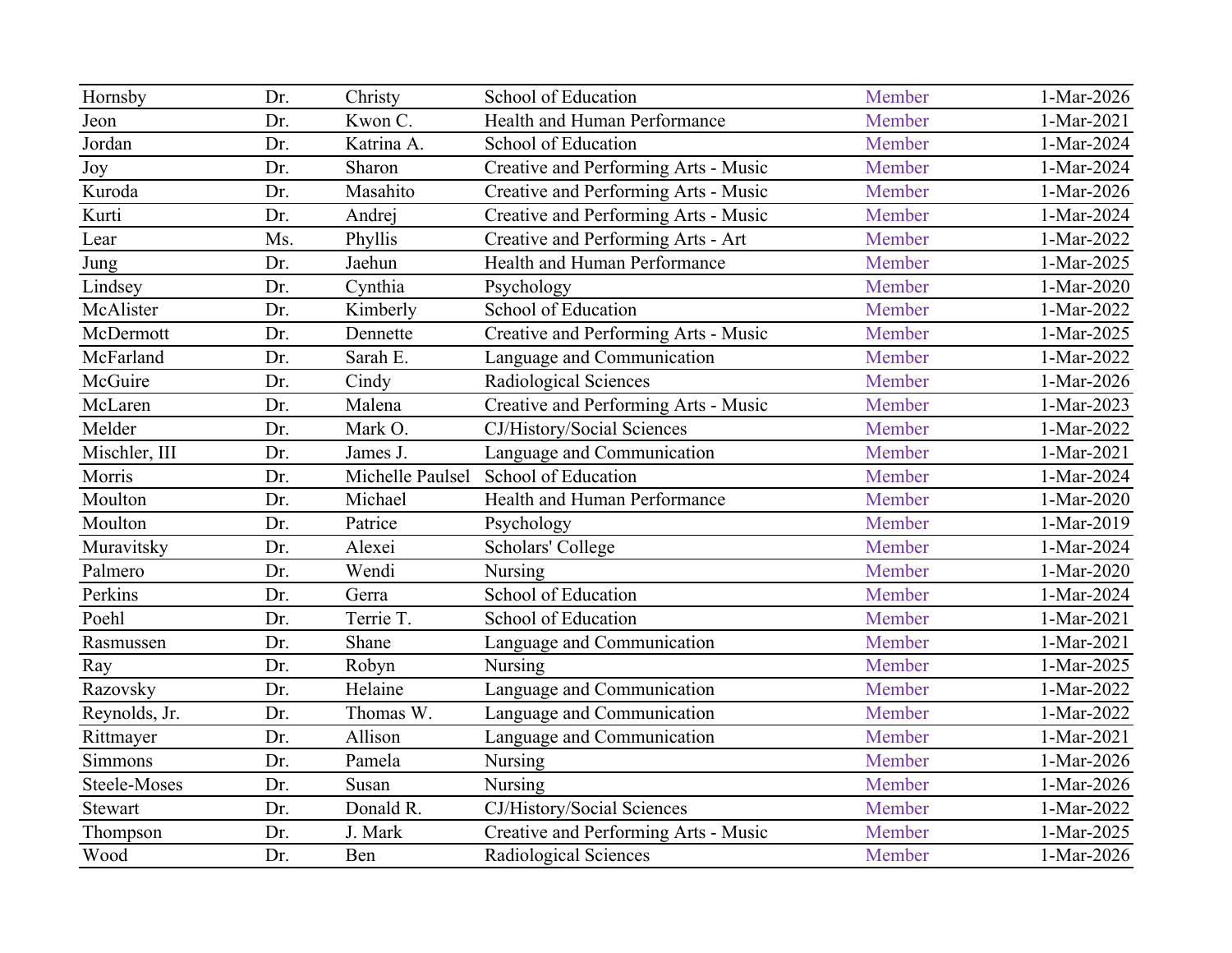| Yang           | Dr. | Francis             | Creative and Performing Arts - Music                      | Member           | 1-Mar-2024 |
|----------------|-----|---------------------|-----------------------------------------------------------|------------------|------------|
| Yankowski      | Mr. | Michael             | Creative and Performing Arts - Art                        | Member           | 1-Mar-2022 |
| Berberyan      | Dr. | Lilit               | Department of English, Foreign Language, and Cu Associate |                  | 1-Mar-2022 |
| Wright         | Dr. | Sarah               | <b>School of Business</b>                                 | Member           | 1-Mar-2025 |
| Chambers       | Dr. | Winde               | Nursing                                                   | Associate        | 1-Mar-2020 |
| Clark          | Dr. | Debra               | Nursing                                                   | Associate*       | 1-Mar-2021 |
| <b>DeFee</b>   | Mr. | F. Brooks           | Creative and Performing Arts - Art                        | Associate        | 1-Mar-2020 |
| Dunn           | Mr. | John                | Creative and Performing Arts - Music                      | Associate        | 1-Mar-2024 |
| Hall           | Mr. | <b>Frank Robert</b> | CJ/History/Social Sciences                                | <b>Associate</b> | 1-Mar-2023 |
| Housel         | Dr. | William             | CJ/History/Social Sciences                                | Associate        | 1-Mar-2020 |
| Hudlow         | Dr. | Adam M.             | Creative and Performing Arts - Music                      | Associate        | 1-Mar-2022 |
| Jarvis         | Dr. | John                | Department of English, Foreign Language, and Cu Associate |                  | 1-Mar-2019 |
| Johnston       | Dr. | Donald A.           | Nursing                                                   | Associate*       | 1-Mar-2021 |
| McKee          |     | Marcy               | Creative and Performing Arts-Music                        | Associate        | 1-Mar-2024 |
| Macijeski      | Dr. | Rebecca             | Department of English, Foreign Language, and Cu Associate |                  | 1-Mar-2025 |
| Mathews        | Dr. | Jeffrey             | Creative and Performing Arts - Music                      | Associate        | 1-Mar-2020 |
| Molina         | Dr. | Oliver              | Creative and Performing Arts - Music                      | Associate        | 1-Mar-2023 |
| O'Con          | Dr. | Katrina             | Nursing                                                   | Associate        | 1-Mar-2024 |
| Parr           | Ms. | Jessica             | Creative and Performing Arts - Theatre                    | Associate        | 1-Mar-2023 |
| Phifer         | Dr. | Curt                | Scholars' College                                         | Associate        | 1-Mar-2019 |
| Price          | Dr. | John                | Creative and Performing Arts-Music                        | <b>Associate</b> | 1-Mar-2024 |
| Stave          | Dr. | Shirley "Holly"     | Scholars' College                                         | Associate        | 1-Mar-2021 |
| Wernet         | Ms. | Mary Linn           | Language and Communication                                | Associate        | 1-Mar-2019 |
| Williams       | Dr. | Darlene             | School of Education                                       | Associate        |            |
|                |     |                     |                                                           |                  |            |
| Allen          | Dr. | Diane               | Nursing                                                   | Limited          | 1-Mar-2020 |
| Andary         | Mr. | Joseph              | Nursing                                                   | Limited          | 1-Mar-2021 |
| <b>Barnett</b> | Ms. | M'Lou               | Nursing                                                   | Limited          | 1-Mar-2021 |
| <b>Barnett</b> | Dr. | Susan               | Psychology                                                | Limited          | 1-Mar-2020 |
| Bergeron       | Dr. | Meredith            | Nursing                                                   | Limited          | 1-Mar-2024 |
| <b>Biscoe</b>  | Mr. | Joseph              | Psychology                                                | Limited          | 1-Mar-2022 |
| Blanchard      | Dr. | Loren               | School of Education                                       | Limited          | 1-Mar-2023 |
| Blue           | Ms. | Alice               | Nursing                                                   | Limited          | 1-Mar-2023 |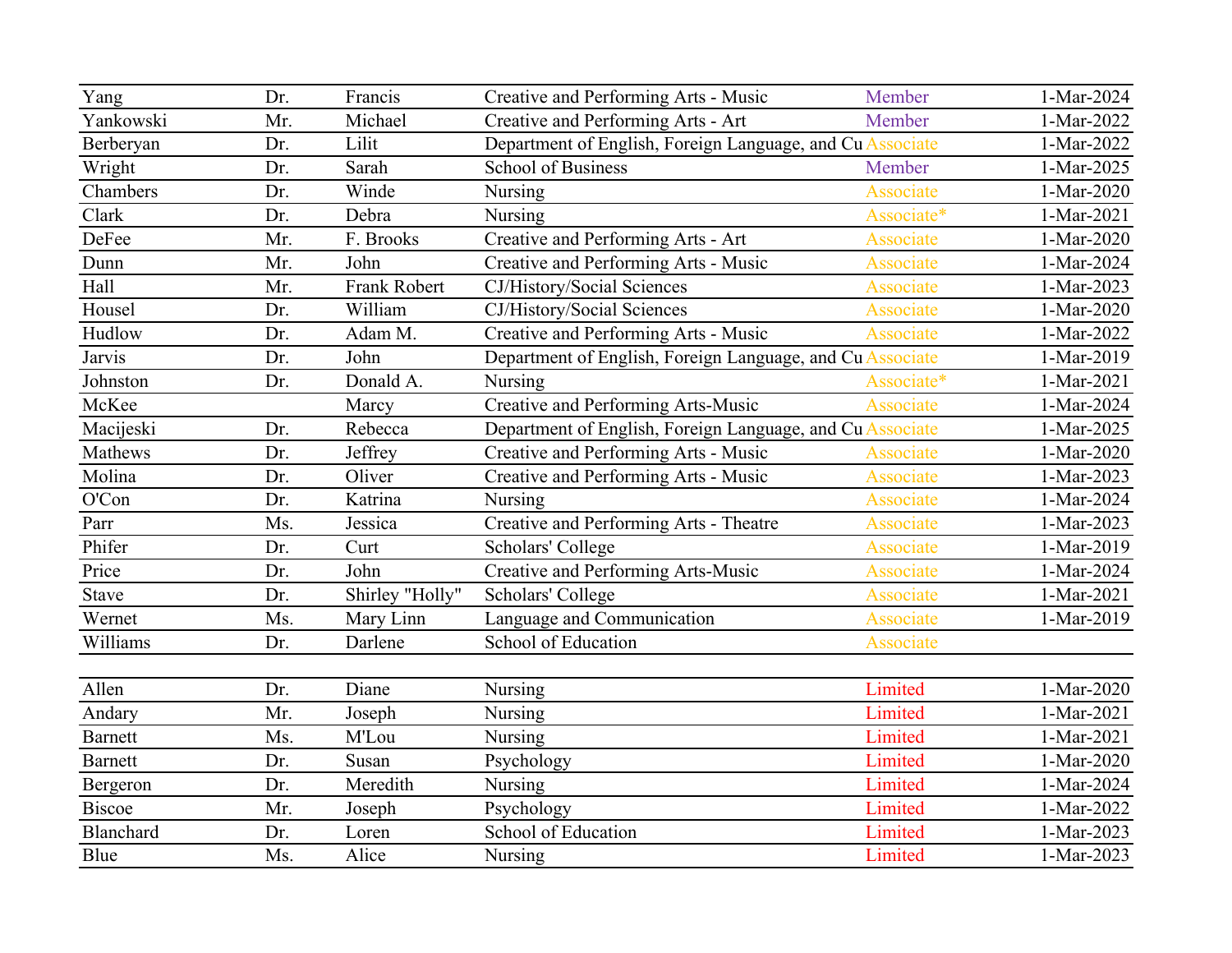| <b>Burn</b>    | Dr. | Sharon        | Nursing                              | Limited | 1-Mar-2024 |
|----------------|-----|---------------|--------------------------------------|---------|------------|
| <b>Burrell</b> | Dr. | Iris          | <b>School of Business</b>            | Limited | 1-Mar-2024 |
| Campbell       | Dr. | Susan         | Social Work                          | Limited | 1-Mar-2023 |
| Candley        | Dr. | MaryAnne      | Social Work                          | Limited | 2-Mar-2023 |
| Cardwell       | Dr. | Robert        | Creative & Performing Arts - Music   | Limited | 1-Mar-2024 |
| Christopher    | Mr. | Paul Edward   | Creative and Performing Arts - Music | Limited | 1-Mar-2024 |
| Corley         | Ms. | Diana         | Nursing                              | Limited | 1-Mar-2020 |
| Covher         | Mr. | Corbin        | Creative and Performing Arts-Art     | Limited | 1-Mar-2021 |
| Davis          | Ms. | Cynthia       | Health and Human Performance         | Limited | 1-Mar-2023 |
| DeBose         | Dr. | Myra          | Nursing                              | Limited | 1-Mar-2024 |
| Eastin         | Ms. | Meredith      | Nursing                              | Limited | 1-Mar-2023 |
| Forsyth        | Ms. | Leah          | Creative and Performing Arts - Music | Limited | 1-Mar-2019 |
| Hardy          | Dr. | Angela        | Nursing                              | Limited | 1-Mar-2022 |
| Hart           | Dr. | Holly         | School of Education                  | Limited | 1-Mar-2024 |
| Hennessey      | Mr. | John          | Radiological Sciences                | Limited | 2-Mar-2023 |
| Horton         | Ms. | Emilyn        | School of Education                  | Limited | 1-Mar-2021 |
| Hudlow         | Dr. | Adam M.       | Creative and Performing Arts - Music | Limited | 1-Mar-2020 |
| Kelso          | Dr. | Ginger        | School of Education                  | Limited | 1-Mar-2024 |
| Kevil          | Ms. | Teresa        | Nursing                              | Limited | 1-Mar-2021 |
| Kyzar          | Dr. | Theresa       | Nursing                              | Limited | 1-Mar-2023 |
| Launius        | Ms. | Beatrice      | Nursing                              | Limited | 1-Mar-2019 |
| LeBlanc        | Ms. |               | Adri-Ann Menard School of Education  | Limited | 1-Mar-2021 |
| LaCour         | Ms. | Melanie       | Nursing                              | Limited | 1-Mar-2023 |
| Lemoine        | Dr. | Francene      | Biological & Physical Sciences       | Limited | 1-Mar-2023 |
| Lenard         | Dr. | Margarette    | Nursing                              | Limited | 1-Mar-2023 |
| Little         | Mr. | Derek         | School of Education                  | Limited | 1-Mar-2021 |
| McClain        | Dr. | T. Davina     | Scholars' College                    | Limited | 1-Mar-2024 |
| McDonald       | Mr. | Daniel C.     | Creative and Performing Arts - Music | Limited | 1-Mar-2021 |
| McGuire        | Ms. | Cindy         | Radiological Sciences                | Limited | 1-Mar-2023 |
| Myers          | Dr. | <b>Billie</b> | Psychology                           | Limited | 1-Mar-2023 |
| Norris         | Dr. | Claire        | School of Education                  | Limited | 1-Mar-2023 |
| Panton         | Ms. | Jamie         | Nursing                              | Limited | 1-Mar-2018 |
| Pasch          | Dr. | Yonna         | School of Education                  | Limited | 1-Mar-2023 |